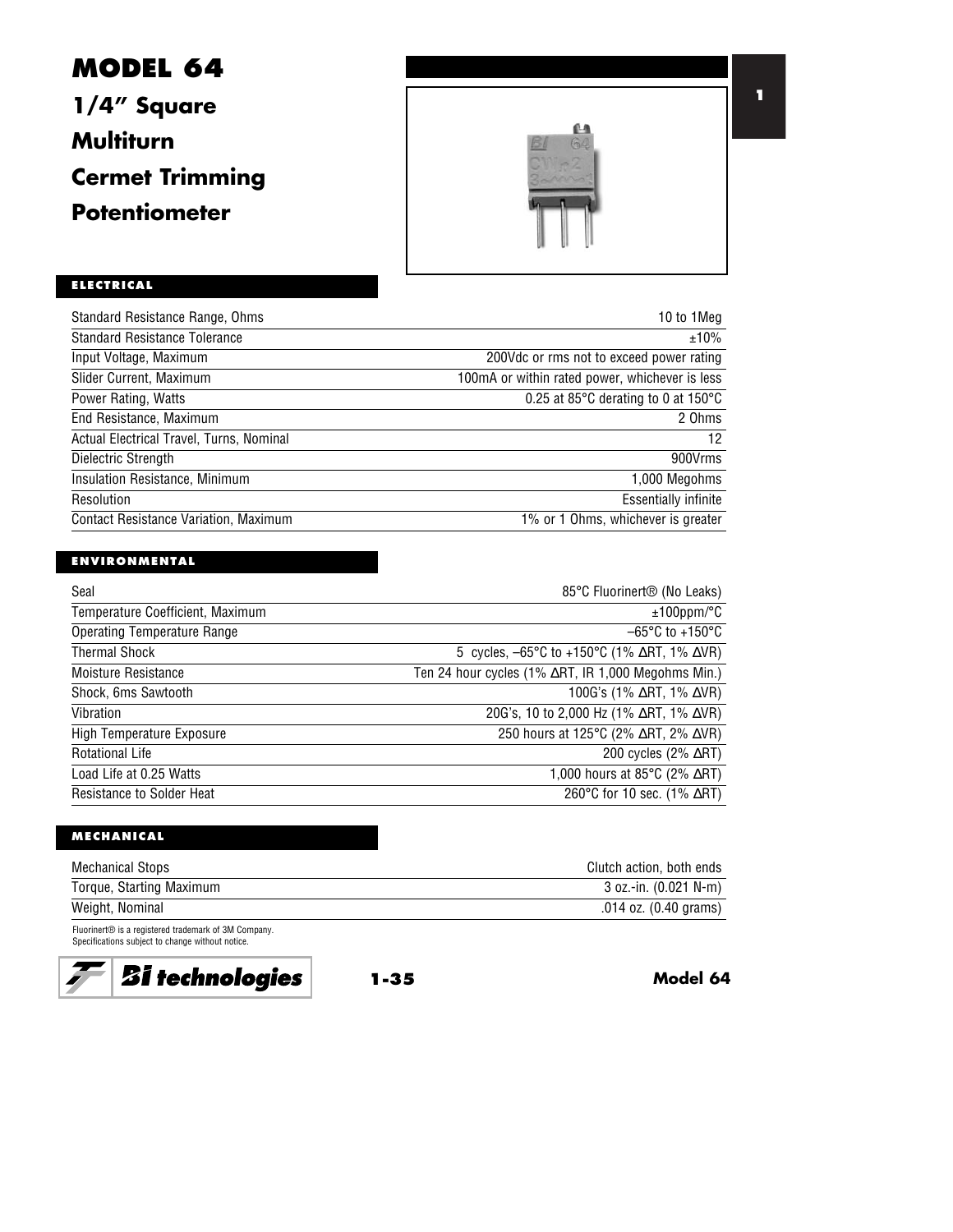#### **TOP ADJUSTMENT (Inch/mm)**







## **STANDARD RESISTANCE VALUES, OHMS**

| 10 | 100 | 1К | 10K | 50K  | 250K |  |
|----|-----|----|-----|------|------|--|
| 20 | 200 | 2K | 20K | 100K | 500K |  |
| 50 | 500 | 5Κ | 25K | 200K | 1Meg |  |
|    |     |    |     |      |      |  |

$$
\boxed{\mathcal{F}}\boxed{\textit{Bi technologies}}
$$

**1-36 Model 64**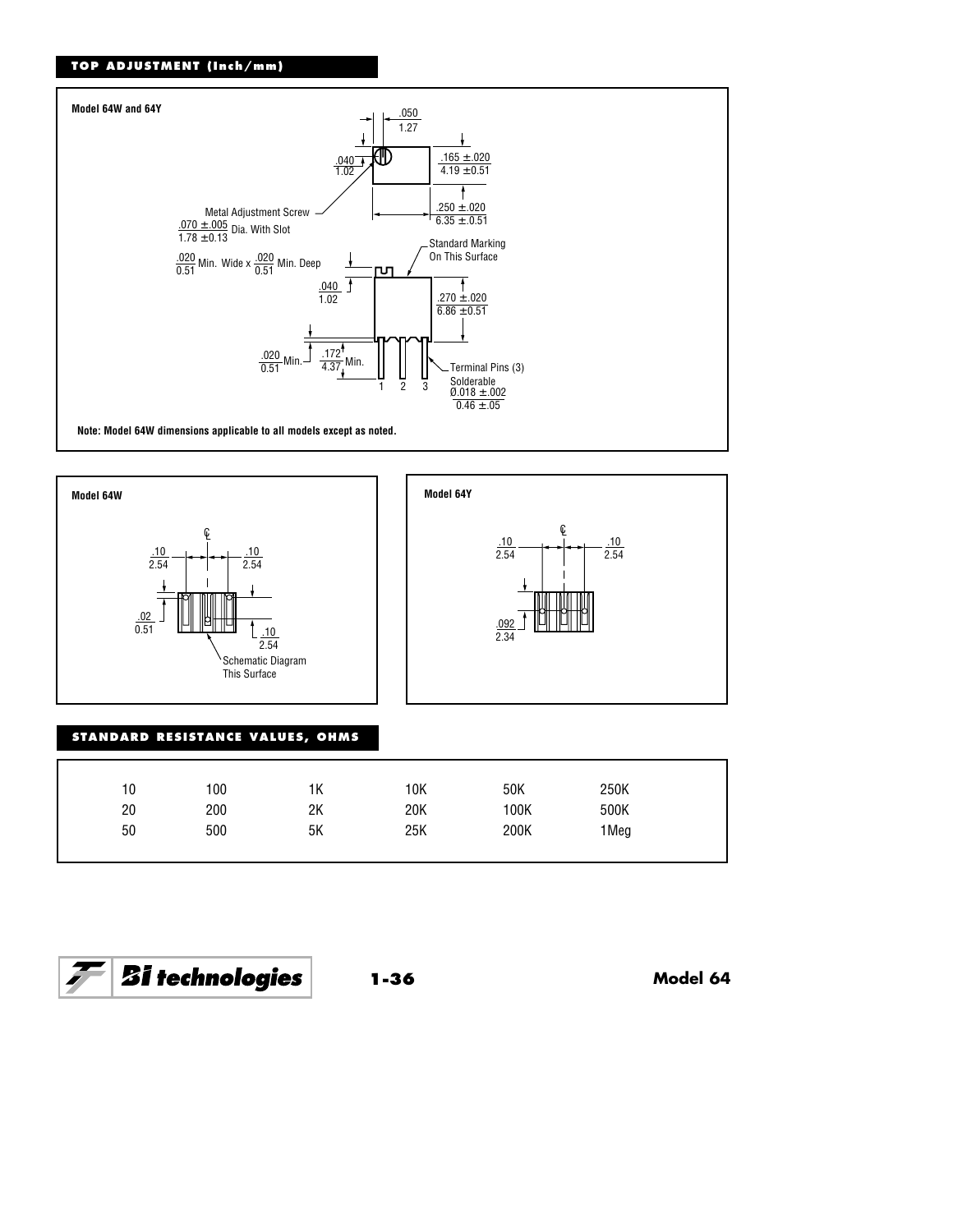







**1-37 Model 64**